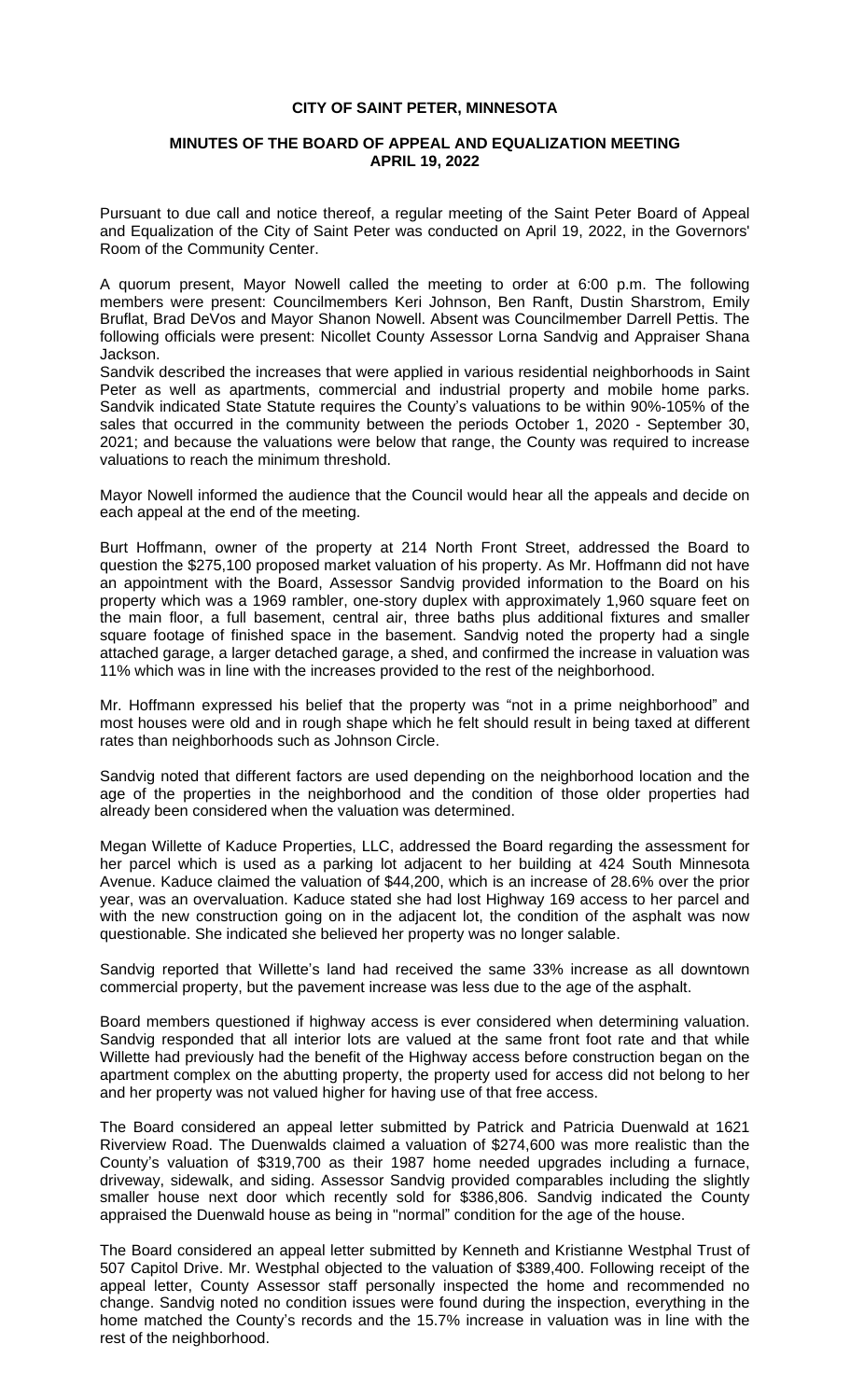The Board also considered a recommendation from the Assessor's office to reduce the proposed valuation of \$222,300 on the property owned by Skeeter Burmeister and Kathryn Walley at 616 Austin Drive. Sandvig indicated that during the City-wide reassessment, her staff had been unable to view the interior of the property and as that has now been completed, the recommendation was to reduce the valuation to \$198,100. Sandvig also noted the property owners were agreeable with the reduced amount.

Sandvig presented a last-minute appeal received from Brad Price for BAR Partnership, owner of the property at 221 South Minnesota Avenue (Godfather's Pizza) asking to reduce the valuation of \$484,000. Price noted in his letter that the property has been for sale for some time with no buyers and requested the valuation remain the same as in 2021 until such time as actual sale of the building determines the new value. Sandvig reported the same increase applied to other downtown properties had been applied to Mr. Price's property, but she had applied no finish value to the upper floors of the building which had birds in it. Sandvig also pointed out the sale price for the building was listed at \$505,899. The owner had also admitted some difficulties in prospective buyers finding the listing online which may have impacted offers to purchase.

Although comparables for this building were difficult to find, Sandvig noted the recent contract for \$350,000 sale of the Jake's Pizza building on the 100 block of West Broadway Avenue.

Sandvig also presented a last-minute appeal from Matthew Byers for the property at 202 North Third Street which was valued at \$362,600 after an 8.08% increase. Sandvig noted the Byers had purchased the property in 2015 for \$340,000 and two years prior the Board had provided a five percent (5%) reduction due to needed maintenance on the property including replacement of the roof. As the roof replacement had not yet taken place, the reduction was still in place on the valuation. Sandvig also pointed out the property has no central air and no garage.

Board members had extensive discussion on the historical nature of the home, the cost for maintenance and renovation of historical properties, and the unique nature of this particular property which made comparables difficult to find. Sandvig provided one comparable in the same neighborhood of a home which sold in late 2020 for \$344,747 and which was slightly smaller but had an attached double garage and central air.

Mayor Nowell reminded Councilmembers they could raise, lower or make no change to any appealed property valuation and, following discussion on all of the appeals, the Board took the following actions:

- Burt Hoffmann, 214 North Front Street Motion by Johnson, seconded by Sharstrom to make no change. With all in favor, the motion carried.
- Megan Willette, Parcel ID #19.412.4140 (parking lot abutting 424 South Minnesota Avenue) - Motion by Ranft, seconded by Bruflat, to make no change. With all in favor, the motion carried.
- Patrick and Patricia Duenwald, 1621 Riverview Road Motion by Johnson, seconded by Sharstrom to make no change. With all in favor, the motion carried.
- Kenneth and Kristianne Westphal Trust, 507 Capitol Drive Motion by Bruflat, seconded by Ranft to make no change. With all in favor, the motion carried.
- Skeeter Burmeister and Kathryn Walley, 616 Austin Drive Motion by Ranft, seconded by Sharstrom to accept the recommendation of the County Assessor and reduce the valuation to \$198,100. With all in favor, the motion carried.
- Brad Price for BAR Partnerships, 221 South Minnesota Avenue Motion by DeVos, seconded by Sharstrom to make no change. With all in favor, the motion carried.
- Matthew and Betsy Byers, 202 North Third Street Motion by Johnson, seconded by Bruflat to make no change. With all in favor, the motion carried.

There being no further appeals presented, a motion was made by Bruflat, seconded by Ranft, to adjourn. With all in favor, the meeting was adjourned at 7:47 p.m.

> Shanon A. Nowell Mayor

\_\_\_\_\_\_\_\_\_\_\_\_\_\_\_\_\_\_\_\_\_\_\_\_\_\_\_\_\_\_\_\_\_\_\_

ATTEST:

\_\_\_\_\_\_\_\_\_\_\_\_\_\_\_\_\_\_\_\_\_\_\_\_\_\_\_\_\_\_\_\_\_ Todd Prafke